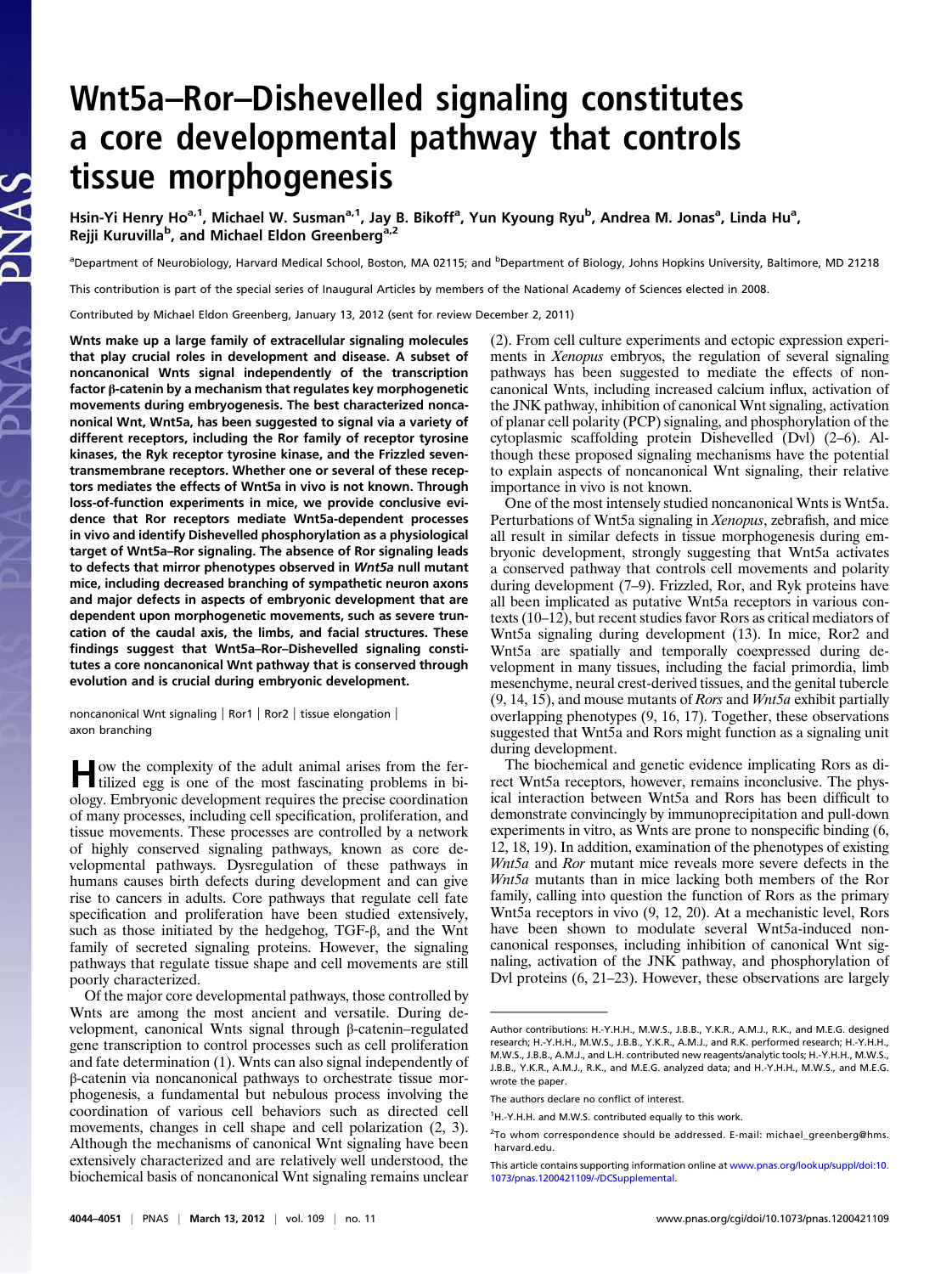based on overexpression of Rors or ectopic application of recombinant Wnt5a to cultured cells. To date, no targets of Ror signaling have been conclusively identified in a physiological context, leaving open the possibility that the previously identified targets of Wnt5a and Ror identified in vitro may not operate in vivo.

In this study, we conduct genetic loss-of-function experiments under physiological conditions to investigate the function of Rors as Wnt5a receptors and to identify in vivo targets of this signaling pathway. We find that disruption of Ror1 and Ror2 expression results in system-wide tissue elongation defects and sympathetic axon innervation deficits, mirroring the phenotypes of the Wnt5a KO mouse. These in vivo findings provide compelling evidence that Rors are key mediators of Wnt5a signaling during development. In addition, we identify Dvl2 phosphorylation, but neither the inhibition of β-catenin–dependent Wnt signaling nor c-Jun phosphorylation, as a physiological target of Wnt5a-Ror signaling. Taken together, we propose a revised view of the Wnt5a–Ror pathway that substantially clarifies the molecular logic of noncanonical Wnt signaling.

#### Results

Generation of Conditional Ror1 and Ror2 Mutant Mice. To determine if Wnt5a signals via Rors in vivo, and if so, to identify the downstream consequences of this signaling, we generated mice that lack both members of the Ror family (Ror1 and Ror2) and examined their in vivo phenotypes. Before development of these conditional Ror KO mice, we examined the phenotypes of previously published Ror mutants (16, 20). Loss of Ror proteins in these lines had not been confirmed in the original studies, as suitable Ror antibodies were not available, leaving open the possibility that these mice still expressed residual Ror activity. We raised specific Ror1 and Ror2 antibodies that recognize the C-terminal cytoplasmic domains of Ror1 and Ror2, respectively (anti–Ror1-C and anti– Ror2-C; Fig.  $S1A$  and B). Western blotting with the anti–Ror2-C antibody confirmed the absence of detectable Ror2 protein in the published Ror2 mutant mice (Fig. S2B). Surprisingly, however, Western analysis using the anti–Ror1-C antibody detected a near– full-length Ror1 protein product in the Ror1 mutant line (Fig. S2A), indicating that the previously generated Ror1 line does not represent a true null mutant.

To gain spatial and temporal control of Ror expression during development and to obtain mice that are true nulls for Ror1, we used homologous recombination techniques to generate new conditional alleles of Ror1 and Ror2. To conditionally target the mouse *Ror1* locus, exons 3 and 4 of the *Ror1* gene were flanked with loxP sequences so that, upon Cre-mediated recombination, a frame-shift mutation is introduced into the expressed Ror1 protein shortly after the signal sequence (Fig. 1A and Fig. S3). The Ror2 conditional allele was similarly generated by flanking exons 3 and 4 of the Ror2 gene with lox2272 sequences. Lox2272, which can undergo Cre-mediated recombination with itself, but not with loxP sequences, was used to avoid potential interchromosomal recombination with the targeted *Ror1* locus (Fig. 1*B* and Fig. S3). Western analyses of embryo lysates using anti–Ror1-C and anti– Ror2-C antibodies indicated that the expression of Ror1 and Ror2 proteins in the conditional  $(Ror1<sup>lf</sup>)$  and  $Ror2<sup>lf</sup>)$  animals be-<br>fore excision of the Ror alleles is similar to WT levels, whereas no fore excision of the Ror alleles is similar to WT levels, whereas no expression of Ror protein was detected when  $Ror1^{ff}$  or  $Ror2^{ff}$ animals were crossed to a ubiquitous Cre deleter (EIIA-Cre) to generate germline KO alleles  $(Ror1^{-/-}$  and  $Ror2^{-/-}$  mice, respectively; Fig.  $1 \, C$  and  $D$ ). Importantly, we did not detect the appearance of any truncated Ror1 or Ror2 protein in the  $Ror1^{-/-}$ and  $Ror2^{-/-}$  mice, respectively (Fig. 1 C and D). Thus, these new mutant lines can be used to conditionally disrupt Ror expression in vivo and were used in all subsequent experiments.



Fig. 1. Generation and characterization of conditional Ror1 and Ror2 mutant mice. (A) Schematic of the Ror1 gene targeting strategy. The Ror1 conditional allele ( $Ror1<sup>1</sup>$ ) was generated by flanking exons 3 and 4 of the Ror1 genomic locus with loxP sequences. The Ror1-null allele (Ror1−) was generated by crossing the Ror1<sup>f/f</sup> mice to the EIIA-Cre deleter line. (B) Schematic of the Ror2 genomic locus targeting strategy. The Ror2 conditional allele was generated by flanking exons 3 and 4 of the Ror2 gene with lox2272 sequences. Lox2272, which can undergo Cre-mediated recombination with itself, but not with loxP sequences, was used to avoid potential interchromosomal recombination with the targeted Ror1 locus. The Ror2 null allele (Ror2<sup>-</sup>) was generated by crossing the Ror2<sup>f/f</sup> mice to the EIIA-Cre deleter line. (C) Immunoblot of Ror1 protein in E12.5 embryo lysates from WT (Ror1<sup>+/+</sup>), Ror1<sup>f/f</sup>, and Ror1<sup>-/-</sup> mice. Protein bands marked by asterisks are proteins unrelated to Ror1 that cross-react with the anti-Ror1-C antibody (Fig. S1). (D) Immunoblot of Ror2 protein in E12.5 embryo lysates from WT (Ror2<sup>+/+</sup>), Ror2<sup>f/f</sup>, and Ror2<sup>-/-</sup> mice.

Disruption of Ror1 and Ror2 Expression During Development Causes Defects in Embryonic Morphogenesis That Phenocopy Wnt5a<sup>−/−</sup> Mice. To determine the relative contribution of Rors as mediators of Wnt5a signaling during early mouse development, and to reveal other Wnt5a-independent functions of Rors, we analyzed the gross morphology of  $Ror1^{-/-}$ ,  $Ror2^{-/-}$ , and  $Ror1^{-/-}$ ;  $Ror2^{-/-}$  (termed Ror<br>DKO) embryos. Most  $Ror1^{-/-}$  mice are viable at birth and are DKO) embryos. Most  $Ror1^{-/-}$  mice are viable at birth and are morphologically indistinguishable from their WT littermates morphologically indistinguishable from their WT littermates. However, as detailed analysis of  $Ror1^{-/-}$  mice is ongoing and outside the scope of the present study, we cannot exclude that subtle abnormalities may be present in these mice similar to those described in the previous *Ror1* mutant (24).  $Ror2^{-/-}$  mice exhibit facial malformations and truncation of the limbs and posterior region of the embryo that are consistent with the previously published *Ror2* mutant (Fig.  $S4A$  and *B*). However, in contrast to the previously reported Ror1/2 double mutant, the new Ror DKO embryos are not carried to full term, and most die by embryonic day (E) 15.5. Between the ages of E12.5 and E13.5, Ror DKO embryos exhibit more severe phenotypes compared with Ror2 mutants, including increased severity of facial malformations,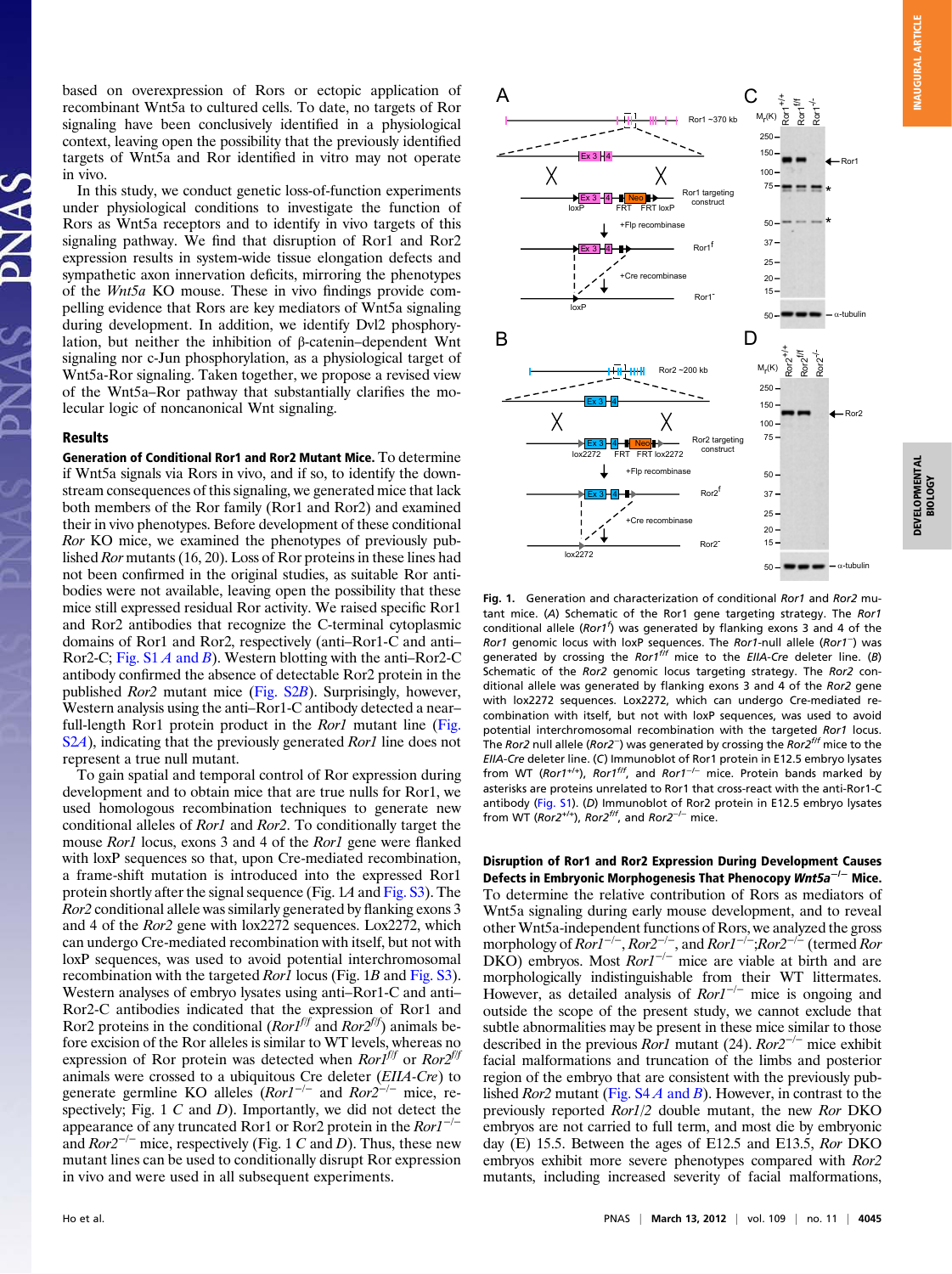

Fig. 2. Ror1 and Ror2 double KO embryos exhibit morphogenesis defects. (A–D) Representative images of unfixed E12.5 Ror1<sup>+/−</sup>; Ror2+/<sup>−</sup> embryo (A), Ror1−/−;Ror2−/<sup>−</sup> embryo (B),  $Wnt5a^{+/-}$  mice (C), and  $Wnt5a^{-/-}$  mice  $(D)$ . Embryos shown in A and B are littermates. Embryos shown in C and D are littermates. ( $E$  and  $F$ ) Images of a Bouin's fixed E12.5 Ror1+/−;Ror2+/<sup>−</sup> embryo (E, littermate control of  $F$ ) and Ror DKO embryo with exencephaly (F). Arrows indicate truncated and asymmetric hindlimbs; arrowhead indicates truncation of the posterior body axis. f, facial malformation; ed, edema; ex, exencephaly; fl, forelimb.

truncation of the caudal axis and limbs, and edema in the trunk (Fig.  $2A-F$ ). It is also interesting to note that the right hindlimb of the Ror DKO embryos is consistently more underdeveloped than the left hindlimb (Fig. 2F), implicating Rors in the maintenance of bilateral limb symmetry (25). In addition, exencephaly is seen occasionally in *Ror* DKO and  $Ror1^{-/-}$ ; $Ror2^{+/+}$  embryos (Fig. 2 E and F and Fig. 3 Let and D), suggesting that Ror1 may have a role in  $F$  and Fig. S4  $C$  and  $D$ ), suggesting that Ror1 may have a role in neural tube closure. With the exception of the hindlimb asymmetry and low-penetrance exencephaly phenotypes, however, Ror DKO embryos essentially phenocopy the morphological defects observed in  $Wnt5a^{-/-}$  embryos (9) (Fig. 2 C and D). The concordance of the  $Wnt5a^{-/-}$  and Ror DKO embryo phenotypes provides strong evidence that Wnt5a and Rors function in the same pathway to regulate embryonic tissue morphogenesis.

#### Rors Are Required for Wnt5a-Mediated Sympathetic Axon Branching

in Vivo. To investigate further if Rors mediate Wnt5a-dependent developmental processes in vivo, we analyzed Ror DKO embryos during a second stage of embryonic development in which the role of Wnt5a is well established. During nervous system development, expression of Wnt5a is induced in peripheral sympathetic neurons as their axons enter target organs (26). Wnt5a then signals in an autocrine manner to promote axon branching (26). Wnt5a<sup>-/-</sup> mice exhibit defective sympathetic innervation of target organs (26). However, the receptors that mediate the effects of Wnt5a on sympathetic innervation are not known. To determine if Rors are expressed in mouse sympathetic neurons, we first examined by in situ hybridization the expression of Ror1 and Ror2 mRNA in the superior cervical ganglion (SCG) at postnatal day (P) 0.5 when their axons actively innervate target tissues. We found that, whereas the expression of Ror1 mRNA was below the limit of detection under these conditions,  $Ror2$  mRNA was clearly detected in the SCG (Fig. 3  $A$  and  $B$ ). To mRNA was clearly detected in the SCG (Fig. 3 A and B). To further establish Ror2 protein expression in the SCG, we exploited a previously generated  $Ror2^{LacZ/\pm}$  knock-in strain in<br>which B-gal staining can be used to track Ror2 expression (17) which β-gal staining can be used to track Ror2 expression  $(17)$ and confirmed the presence of Ror2-LacZ fusion protein in tyrosine hydroxylase (TH)-positive sympathetic neurons (Fig. 3C).

To determine if Rors, like Wnt5a, are required for proper sympathetic neuron target innervation, we conditionally deleted Ror1 and Ror2 in sympathetic neurons by using the neural crestspecific Wnt1-Cre deleter line and assessed target innervation by whole-mount TH staining. By using this method, we observed clear sympathetic innervation defects in several target organs at E17.5, when sympathetic axons are initiating peripheral target innervation (Fig. 3 D–I). Indeed, the innervation deficits in  $Ror\bar{I}^{ff}$ ;  $Ror2^{ff}$ ;*Wnt1-cre* embryos are similar to those seen in Wnt5a<sup>-/-</sup> mice (Fig. 3 D–I vs. ref. 26). Importantly, sympathetic chain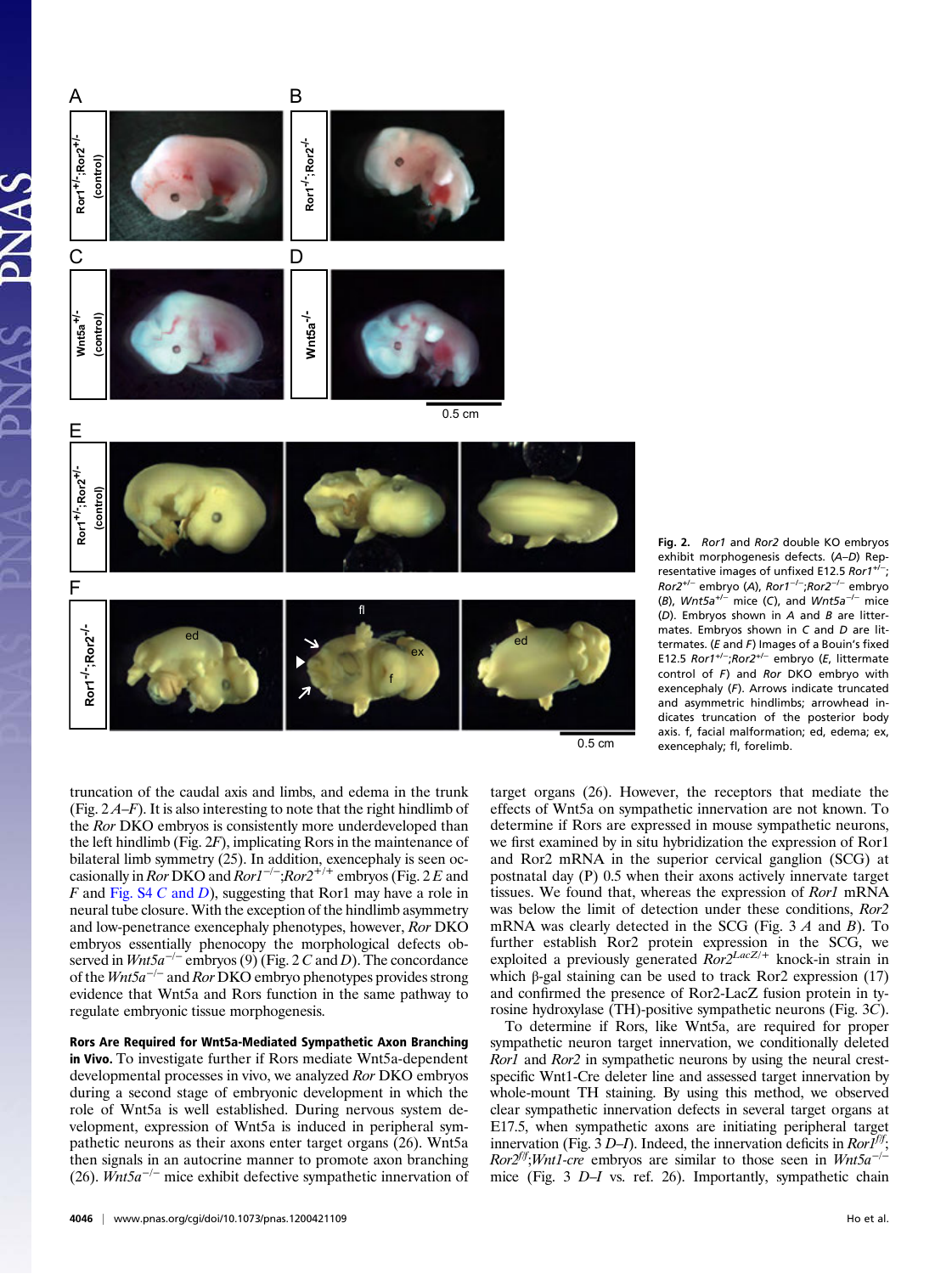

Fig. 3. Ror1 and Ror2 double mutant embryos exhibit sympathetic axon branching defects. In situ RNA hybridization of Ror1 (A) and  $Ror2$  ( $B$ ) in the SCG of P0.5 mice. ( $C$ ) Coimmunostaining of the SCG of a P0.5 Ror2LacZ/+ embryo with anti-TH and anti–β-gal antibodies. Asterisks in A–C denote the carotid arteries used as landmarks during tissue sectioning.  $(D-1)$  TH immunostaining in E17.5 control Ror1<sup>f/+</sup>;Ror2<sup>f/+</sup> spleen (D), kidney (E), and bladder (F) and littermate E17.5 Ror1<sup>fff</sup>;  $Ror2^{ff}$ ;Wnt1-cre spleen (G), kidney (H), and bladder (I). Arrows denote axonal branches that are normally seen in control target organs but are compromised in mutant target organs. (J and K) Sympathetic chain<br>ganglia of the *Ror1<sup>fff</sup>;Ror2<sup>fff</sup>;Wnt1-cre* embryos appear grossly intact and show normal coalescence as shown by whole-mount TH staining.

ganglia of the  $Ror1<sup>f/f</sup>; Ror2<sup>f/f</sup>; Wnt1-cre$  embryos appear grossly intact, suggesting that the observed innervation defects are not a secondary consequence of Ror deletion in an earlier stage of sympathetic nervous system development (Fig.  $3 J$  and K). These findings provide strong support for the conclusion that Wnt5a signals through Rors to promote axon branching as sympathetic neuron axons innervate their target tissues.

Dvl2 Phosphorylation Is a Physiological Target of Wnt5a–Ror Signaling. Having implicated Rors as mediators of Wnt5a-dependent morphogenetic regulation and axon branching during development, we next turned our attention to the downstream mechanisms of Wnt5a–Ror signaling. A plethora of signaling molecules have been suggested to mediate the effects of Rors in cultured cell lines or in Xenopus embryos exposed to ectopic Wnt stimulation (2, 13). However, given that overexpression or ectopic addition of Wnt5a can have nonphysiological effects, ambiguity remains as to which of the previously characterized Wnt5a effector molecules are physiologically relevant (2). To begin to address this issue, we disrupted expression of Wnt5a or Rors in primary mouse embryonic fibroblasts (MEFs) and assessed the effect on a wide range of signaling proteins and pathways (c-Jun phosphorylation, inhibition of canonical Wnt signaling, Dvl phosphorylation, PKCζ phosphorylation, and Vangl2 phosphorylation) that had previously been suggested to mediate Wnt5a or Ror signaling (6, 12, 27–29). Remarkably, of all these previously characterized Wnt5a effectors, the only one found to be affected by the disruption of Wnt5a-Ror signaling in MEFs was Dvl phosphorylation.

For the characterization of Wnt5a-Ror effectors under physiologically relevant conditions, primary MEFs from E12.5 embryos were used, as these cells are derived directly from the mesenchymal tissues that undergo Wnt5a-dependent morphogenetic movements in vivo (30, 31). In addition, these cells express high levels of endogenous Wnt5a, Ror1, and Ror2 in culture (Fig. S5  $A-C$ ), suggesting that MEFs undergo active Wnt5a-Ror signaling in culture. Thus, to identify Wnt5a-Ror effectors within cells through loss-of-function experiments, we compared the phosphorylation and signaling functions of putative Wnt5a/Ror effectors in WT,  $Wnt5a^{-/-}$ , and Ror DKO MEFs.

To measure Dvl phosphorylation, we developed a quantitative Western blotting method to detect a characteristic phosphatasesensitive motility shift of Dvl2 on SDS/PAGE gels. In WT MEFs unstimulated with exogenous Wnts, Dvl2 is largely present in a highly phosphorylated slow-migrating form  $[72 \pm 3\%$  (SEM) of total Dvl2], indicating that Dvl2 is basally phosphorylated in this culture (Fig. 4A). The motility shift of Dvl2 can be reversed by phosphatase treatment (Fig. 4A), indicating that the shifted Dvl2 band is a result of Dvl2 phosphorylation, as previously reported in other cell types (22, 32, 33). To determine if Dvl2 phosphorylation is a consequence of endogenous Wnt5a signaling, we assessed Dvl2 phosphorylation in Wnt5a<sup>-/−</sup> MEFs. Genetic deletion of Wnt5a markedly reduced the level of the slowly migrating form of Dvl2 [15  $\pm$  2% (SEM) of total Dvl2], similar to levels observed in MEFs treated with the pan-Wnt antagonist sFRP-3 (Fig. 4A), indicating that endogenous Wnt5a activity accounts for most, if not all, of this phosphorylation. Importantly, treatment with the canonical Wnt inhibitor DKK-1 or genetic ablation of Lrp6, encoding a required coreceptor in the canonical Wnt pathway, had no effect on this Dvl2 motility shift (Fig. 4A), excluding a role for endogenous canonical Wnt signaling in this modification. Together, these experiments establish that the phosphorylation of Dvl2, as detected by the protein motility shift, is a specific target of noncanonical Wnt5a signaling in MEFs. This finding is consistent with the previous observation that RNAi knockdown of Wnt5a in rat fibroblasts leads to a partial loss of Dvl2 phosphorylation (29).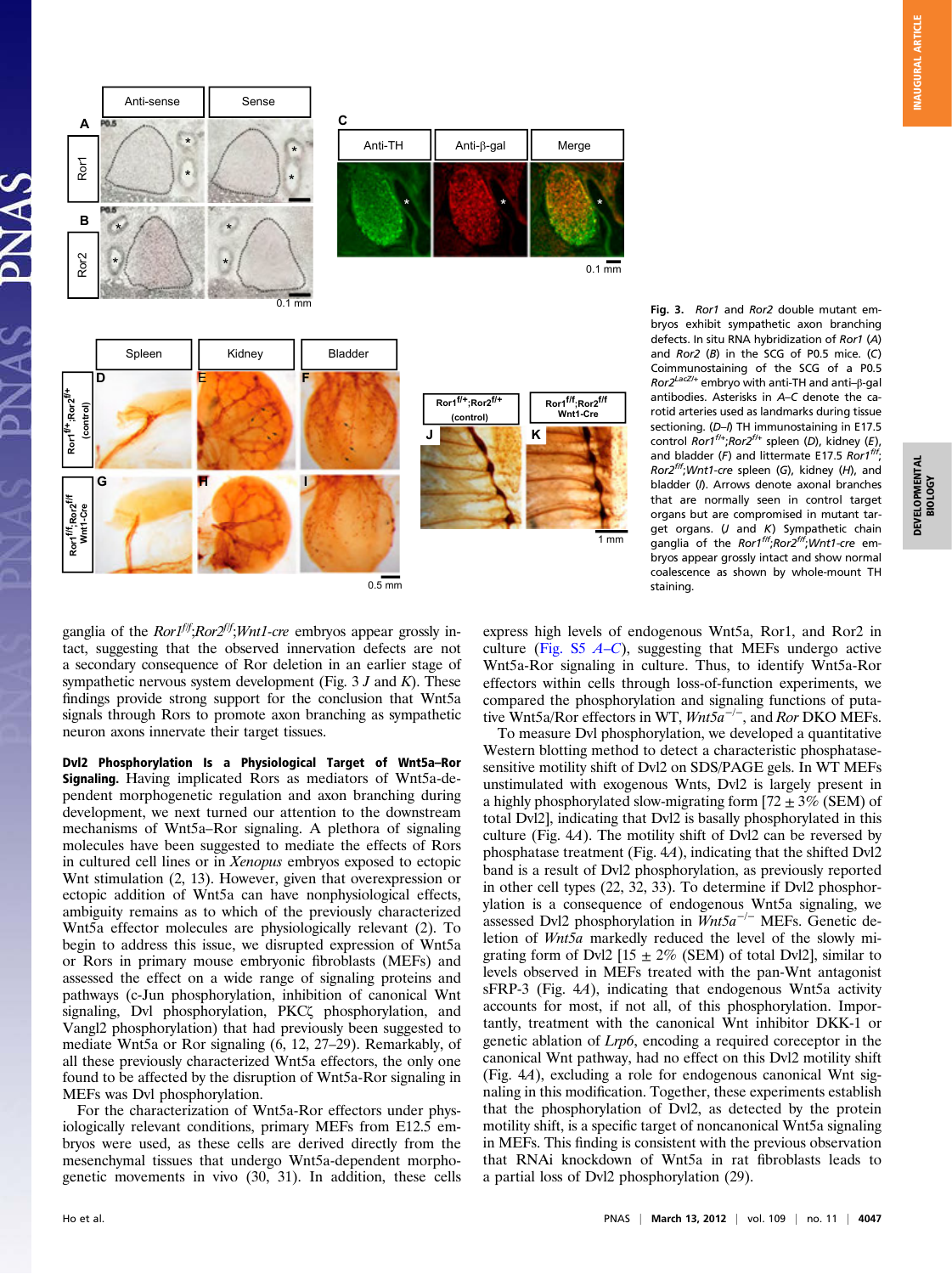

Fig. 4. Dvl2 phosphorylation is a target of noncanonical Wnt5a-Ror signaling in vitro and in vivo. (A–D) Representative immunoblots showing Dvl2 phosphorylation in protein lysates prepared from MEFs and embryos. (A) Dvl2 protein in lysates from WT MEFs, WT MEF lysates treated with calf intestinal phosphatase (CIP), Wnt5a<sup>-/−</sup> MEFs, WT MEFs treated with sFRP-3, WT MEFs treated with DKK-1, and Lrp6<sup>-/−</sup> MEFs. (B) Dvl2 protein in lysates from WT MEFs, Ror1<sup>−/−</sup> MEFs, Ror2<sup>−/−</sup> MEFs, Ror1/2 DKO MEFs, Ror1<sup>+/−</sup>;Ror2<sup>+/−</sup> MEFs, and Wnt5a−/<sup>−</sup> MEFs. (C) Ror1 protein, Ror2 protein, and Dvl2 protein in WT MEFs and  $Ror1<sup>fft</sup>; Ror2<sup>fft</sup>; ER-Cre MEFs with or without 72 h treatment of$ 4-OHT. (D) Dvl2 protein in E12.5 embryo lysates from WT mice, Wnt5a<sup>-/−</sup> mice, Ror1−/<sup>−</sup> mice, Ror2−/<sup>−</sup> mice, Ror DKO mice, and Ror1+/<sup>−</sup> ;Ror2+/<sup>−</sup> mice. α-Tubulin was used for loading controls in all experiments. Percent Dvl2 phosphorylation was calculated by dividing the upshifted band by total Dvl2 signal.

To investigate the requirement of Rors in Wnt5a-dependent Dvl2 phosphorylation, we compared Dvl2 phosphorylation in WT,  $Ror1^{-/-}$ ,  $Ror2^{-/-}$ , and  $Ror$  DKO MEFs. This analysis revealed that Dvl2 phosphorylation is dependent on the level of Ror expression in these cells, as Dvl2 phosphorylation is increasingly reduced in  $Ror1^{-/-}$ ,  $Ror2^{-/-}$ , and  $Ror$  DKO MEFs (Fig.  $4\overline{B}$ ). To ensure that the observed reduction in Dvl2 phosphorylation is not caused by a secondary effect of the chronic loss of Rors during development, we acutely deleted Rors in MEFs by using tamoxifen-inducible Cre-ER. In the absence of 4 hydroxytamoxifen (4-OHT), Cre-ER is sequestered in the cytoplasm and is inactive. However, upon exposure to 4-OHT, Cre-ER translocates to the nucleus and induces recombination within the *Ror1* and *Ror2* genomic loci. Treatment of *Ror1*<sup>f/f</sup>;*Ror2*<sup>f/f</sup>; Cre-ER MEFs with 4-OHT eliminated detectable Ror protein expression and reduced Dvl2 phosphorylation to a level similar to Ror DKO MEFs (Fig. 4C). We thus conclude that Rors are required for Wnt5a to induce Dvl2 phosphorylation in MEFs.

To determine if Wnt5a-Ror signaling triggers Dvl2 phosphorylation in vivo during embryonic development, we compared Dvl2 phosphorylation in protein lysates prepared from E12.5 WT,  $Wnt\bar{5}a^{-/-}$ ,  $Ror1^{-/-}$ ,  $Ror2^{-/-}$ , and  $Ror$  DKO embryos. Consistent<br>with our findings in MEEs Dyl2 phosphorylation was subwith our findings in MEFs, Dvl2 phosphorylation was substantially attenuated in  $Wnt5a^{-/-}$  and Ror mutant embryos compared with WT samples (Fig. 4D), demonstrating a requirement of Wnt5a-Ror signaling for proper Dvl2 phosphorylation in vivo during embryonic development. These findings indicate that the

4048 | www.pnas.org/cgi/doi/10.1073/pnas.1200421109 http://www.pnas.org/cgi/doi/10.1073/pnas.1200421109

Wnt5a–Ror–Dvl pathway operates broadly in the developing mouse embryo and suggests a critical function for this pathway in controlling embryonic morphogenesis.

Rors Function as Receptors for Wnt5a-Dependent Dvl2 Phosphorylation. To test more directly whether Rors act as receptors for Wnt5a in mediating Dvl2 phosphorylation, we developed reagents that physically block the extracellular domains of Rors. High-affinity function-blocking antibodies were generated against the ectodomains (ECDs) of Ror1 and Ror2 (Fig.  $S6 \, \text{A}$  and  $\text{B}$ ). Addition of these anti-Ror1 and anti-Ror2 ECD antibodies, but not control rabbit IgG, blocked Dvl2 phosphorylation in a dosedependent manner (Fig. 5A). Importantly, loss of Dvl2 phosphorylation cannot be attributed to Ror receptor clustering by the antibodies, as these antibodies were still effective at blocking Dvl2 phosphorylation when they were rendered monovalent by papain cleavage (Fig.  $5 \, B$  and  $C$ ). This finding, taken together with the Wnt5a and Ror1/Ror2 genetic loss-of-function studies, strongly supports the idea that Rors function as Wnt5a receptors that signal to phosphorylate Dvl2.

Rors Are Not Required for Wnt5a-Dependent Inhibition of Canonical Wht Signaling or c-Jun Phosphorylation. We next asked if Rors are required for Wnt5a-dependent inhibition of canonical Wnt



Fig. 5. Rors function as receptors for Wnt5a. (A) Dvl2 protein in lysates from WT MEFs treated for 18 h with native control rabbit IgG at 1:500 or 1:100 dilutions, WT MEFs treated for 18 h with both native anti-Ror1 ECD antibodies and anti-Ror2 ECD antibodies at 1:1,000 or 1:200 dilutions of each antibody, and untreated WT MEFs. The stock concentration of control rabbit IgG, anti-Ror1 ECD, and anti-Ror2 ECD antibodies are all 12 mg/mL (total IgG fraction purified from whole serum). (B) Coomassie G-250 stained gel showing control rabbit IgG, anti-Ror1 ECD antibodies, and anti-Ror2 ECD antibodies with or without pretreatment with papain. (C) Dvl2 protein in lysates from WT MEFs treated for 18 h with papain-cleaved control rabbit IgG at 1:100 or 1:25 dilutions, WT MEFs treated for 18 h with papain-cleaved anti-Ror1 ECD antibodies and papain-cleaved anti-Ror2 ECD antibodies at 1:200 or 1:50 dilutions of each antibody, and untreated WT MEFs. The stock concentration of papain-cleaved control rabbit IgG, anti-Ror1 ECD, and anti-Ror2 ECD antibodies are all 7 mg/mL (cleaved total IgG fraction purified from whole serum).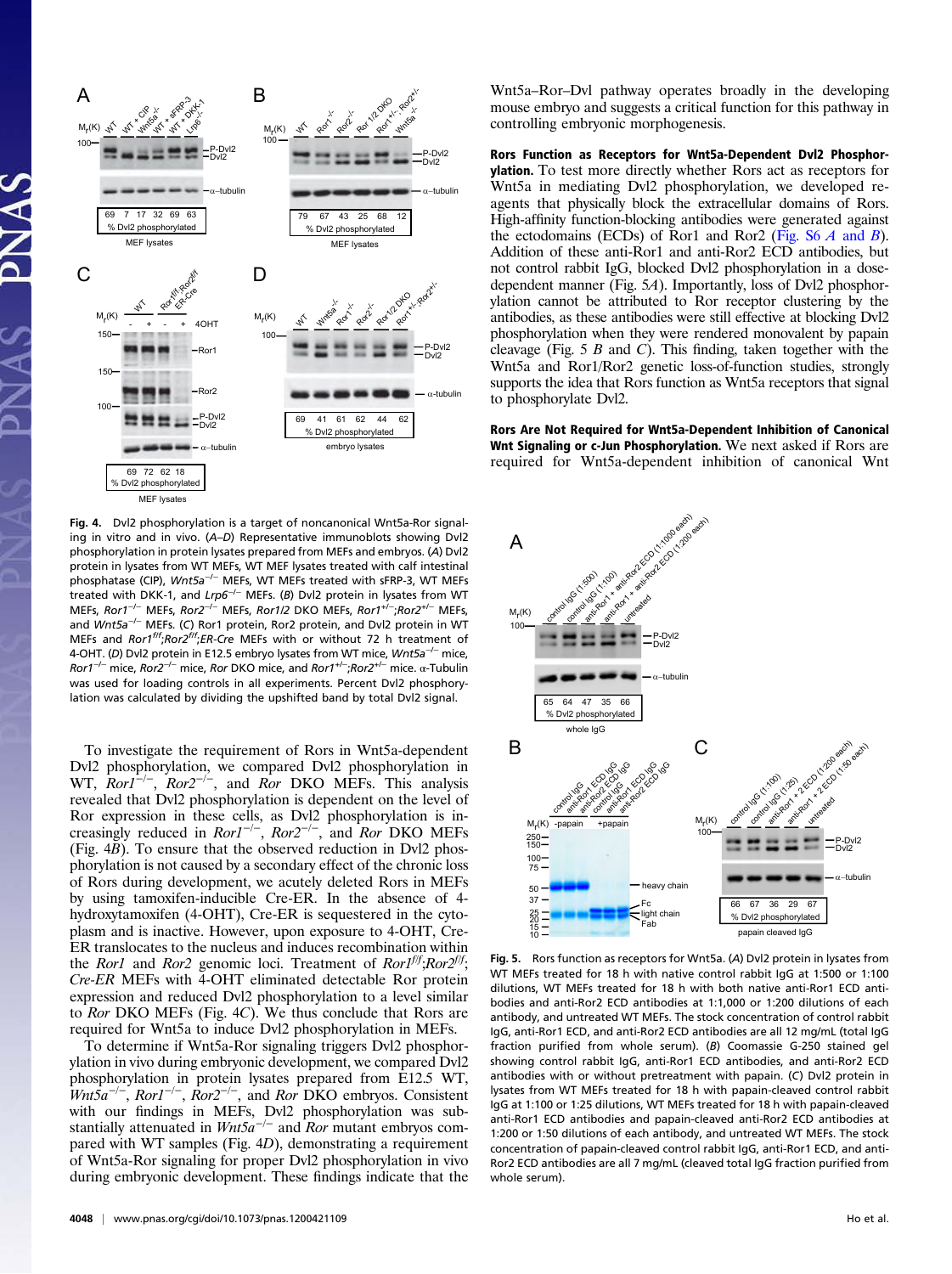**INAUGURAL ARTICLE** INAUGURAL ARTICLE

signaling in MEFs. Multiple studies in which Wnt5a is ectopically applied to cultured cells, or Rors are overexpressed in cell lines, have suggested a role for Ror proteins in Wnt5a-dependent inhibition of canonical Wnt signaling (6, 23, 27, 34). Given the negligibly low levels of canonical Wnt signaling observed in WT and Ror DKO MEFs, we used a previously described protocol to induce canonical Wnt signaling, adding purified Wnt3a to the culture media and monitoring β-catenin–dependent gene transcription by using a β-catenin–responsive luciferase-based reporter (6, 34). Wnt3a treatment induced expression from the luciferase reporter gene equally well in WT and Ror DKO cells (Fig. 6A), indicating that Ror expression is not required for canonical Wnt signaling. We also observed a dose-dependent inhibition of canonical signaling by Wnt5a in WT MEFs, consistent with previous reports (6, 34) (Fig. 6A). Surprisingly, however, the ability of Wnt5a to antagonize canonical Wnt signaling was not affected by the disruption of Ror expression in Ror DKO MEFs (Fig. 6A), indicating that Rors are not required for Wnt5a-induced inhibition of canonical Wnt signaling in MEFs. Thus, we conclude that Wnt5a inhibits canonical signaling through Rorindependent mechanisms, possibly by competing with canonical Wnts for binding to receptors such as LRP5/6 and Frizzleds, as previously suggested (35).

Similarly, our findings with the use of  $Wnt5a^{-/-}$  or Ror DKO MEFs do not support previous reports that Wnt5a signals noncanonically through Rors to activate the JNK pathway (12, 21, 36, 37). Western blotting with an antibody specific for the phosphorylated form of the JNK substrate c-Jun (anti–phosphoc-Jun S63) showed no change in levels of c-Jun phosphorylation among WT,  $Wnt5a^{-/-}$ , or Ror DKO MEFs (Fig. 6B). Moreover, c-Jun phosphorylation was induced to similar levels in MEFs by the application of exogenous Wnt3a or Wnt5a over a range of concentrations (Fig.  $6 \, C$  and  $D$ ), suggesting that c-Jun phosphorylation is not a specific consequence of noncanonical signaling by Wnt5a. It is possible that, when ectopically applied to cells, Wnts act nonphysiologically to activate c-Jun phosphorylation. Together, our loss-of-function analyses in MEFs do not support previous models in which Wnt5a signals through Rors to inhibit canonical Wnt signaling or to trigger c-Jun phosphorylation, although it remains formally possible that Rors might mediate these responses in other cell types.

#### Discussion

In this study, we have used mouse loss-of-function experiments to provide conclusive evidence that Ror receptors mediate diverse Wnt5a-dependent processes in vivo, as the absence of Ror signaling leads to widespread tissue morphogenesis defects during embryogenesis and sympathetic axon branching defects that phenocopy previously characterized mutants of Wnt5a. We have also identified Dvl phosphorylation as a physiological target of Wnt5a-Ror signaling, as Dvl phosphorylation is strongly reduced in the absence of this signaling in vitro and in vivo.

#### Core Noncanonical Wnt Pathway That Controls Tissue Morphogenesis.

Taken together with the large body of evidence supporting the biological importance of Wnt5a and Dvl in regulating cell movement, shape, and polarity  $(2, 5, 29, 38, 39)$ , our findings establish Wnt5a–Ror–Dvl signaling as a core developmental signaling pathway that orchestrates embryonic morphogenesis during development. Consistent with this view, Wnt5a, Rors, and Dvls are broadly and dynamically expressed during development, and are highly conserved through evolution, with homologs in animals as diverse as humans, worms, and sponges (9, 14, 15, 40). These observations strongly suggest that the Wnt–Ror–Dvl pathway is used reiteratively in diverse developmental contexts and has been functionally conserved through the past 600 million years of animal evolution.



Fig. 6. Rors are not required for Wnt5a-dependent inhibition of canonical Wnt signaling or c-Jun phosphorylation, and Wnt5a and Wnt3a both induce c-Jun phosphorylation in MEFs. (A) Wnt5a-induced inhibition of Wnt3a-stimulated β-catenin– responsive luciferase reporter activity in WT MEFs and Ror DKO (Ror1<sup>-/-</sup>;Ror2<sup>-/-</sup>) MEFs. (B) Immunoblot showing levels of phospho-c-Jun (ser 63) and total c-Jun proteins in lysates from WT MEFs, *Wnt5a<sup>−/−</sup>* MEFs, and *Ror* DKO (*Ror1<sup>−/−</sup>;Ror2<sup>−/−</sup>)* MEFs. Phospho-c-Jun to total c-Jun ratio was calculated by using quantitative Western blotting. (C and D) E12.5 MEFs were stimulated with Wnt3a (C) or Wnt5a (D) at the indicated concentrations. Protein samples were collected at 0, 1, and 3 h after stimulation with Wnt proteins and analyzed by Western blotting using the anti–phospho-c-Jun (S63) antibody. α-Tubulin was used for loading controls.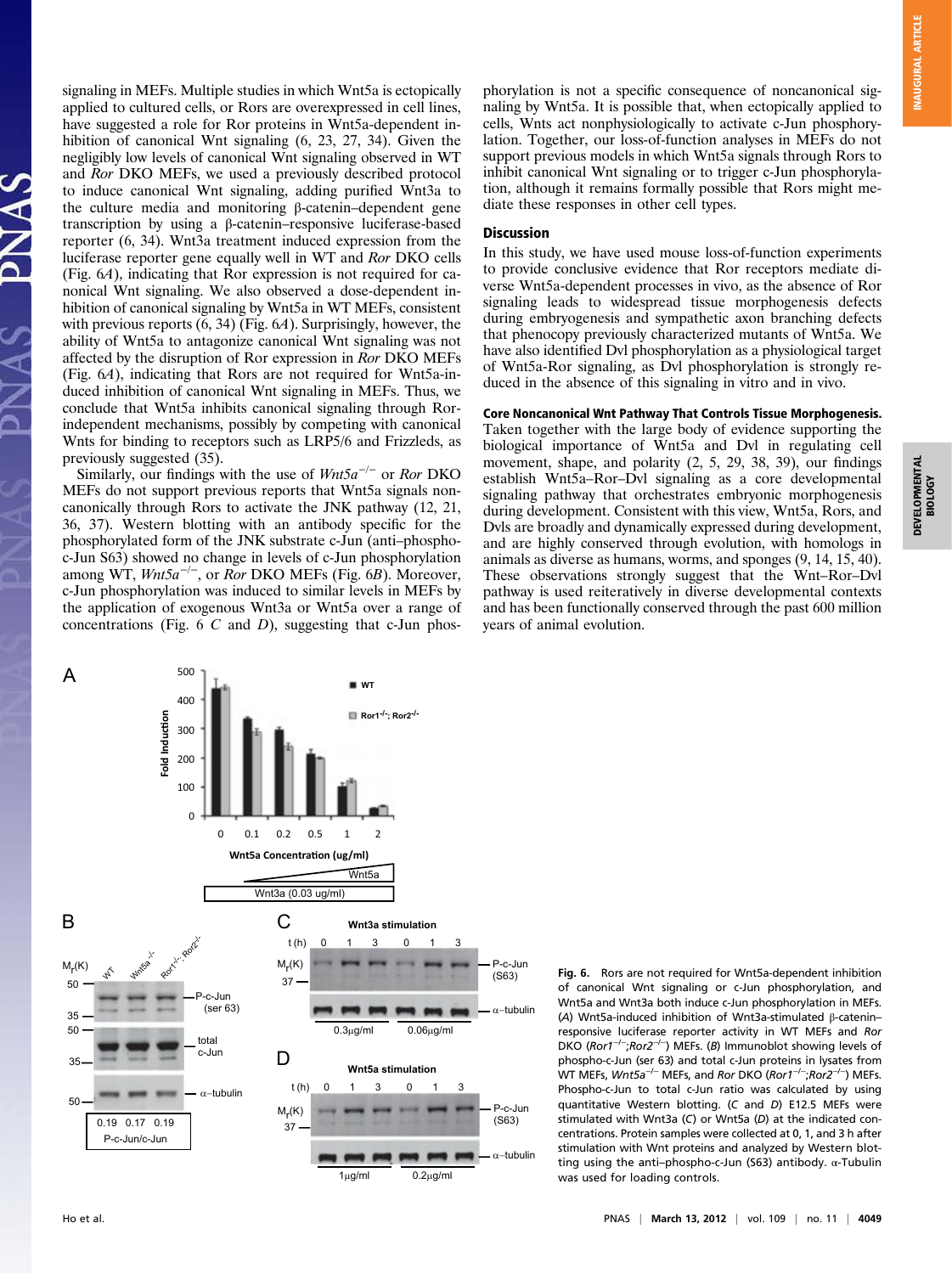The identification of Dvl2 as a physiological target of Wnt5a-Ror signaling is consistent with previous loss-of-function analyses of Dvl proteins in mice. Dvl KO mice exhibit complex phenotypes, as Dvl proteins are known to be functionally redundant and are also involved in canonical Wnt and PCP signaling (5, 41). Importantly,  $Dv/2^{-/-}$ ,  $Dv/2^{-/-}$ ; $Dv/3^{+/-}$ , and  $Dv/2^{+/-}$ ; $Dv/3^{-/-}$ <br>mutants share a number of specific phenotypes with Ror DKO mutants share a number of specific phenotypes with Ror DKO animals, such as truncation of posterior body axis and snout (41), consistent with our hypothesis that Wnt5a, Rors, and Dvls function in a common pathway to control tissue elongation in vivo.

The widespread tissue elongation phenotypes we observed in Ror DKO mice can be explained by dysregulation of Wnt5adependent processes such as directed cell movement and cell polarization. For example, during avian gastrulation, Wnt5a and other noncanonical Wnts at the primitive streak direct morphogenetic cell movements that are required for axis extension (42–44). Given that both Wnt5a and Ror2 are highly expressed in the primitive streak of mouse embryos (9, 15), precisely at the time when the posterior axis undergoes elongation (45), the posterior truncation phenotypes of the Ror<br>DKO and the Wnt5a<sup>-/−</sup> embryos likely result from defects in<br>morphogenetic cell movements at the primitive streak Tikemorphogenetic cell movements at the primitive streak. Likewise, recent studies using in vivo two-photon imaging of live chick and mouse embryos demonstrated a critical role of Wnt5a in regulating the orientation of cell division, cell movement, and cell shape in limb bud mesenchymal cells, processes thought to drive elongation of the developing limb buds (30, 31).

These observations, together with the finding that Ror DKO and  $Wnt5a^{-/-}$  embryos have very similar defects in limb development and axis elongation, strongly suggest that Wnt5a signals through Rors to control tissue extension by regulating aspects of morphogenetic cell movements or cell polarization. Nevertheless, as cell movements, cell polarization, and cell shape changes occur simultaneously and are often interdependent during tissue morphogenesis, the precise cell behaviors that are directly regulated by the Wnt5a–Ror–Dvl pathway remain unknown. Identification of these behaviors represents an important direction of future investigation.

Role of Wnt–Ror Signaling in PCP Regulation. The embryonic phenotypes of the Ror DKO mice also clarify a major controversy in Wnt signaling and development regarding whether noncanonical Wnt-Ror signaling and PCP signaling are regulatory components of the same pathway or whether they regulate independent pathways that control embryonic tissue morphogenesis (2, 3). PCP is a process in which a field of cells polarizes with respect to the plane of the associated epithelial tissue, and is thought to require the asymmetric segregation of several core PCP determinants, such as the Vangl family of proteins (3).

Recent studies have hypothesized that Wnt5a signals through Rors to regulate the PCP pathway, as mouse Ror2 and Wnt5a single mutants exhibit mild or low-penetrance PCP-like phenotypes (46, 47). However, we observed that Ror DKO mutants lacking all Ror signaling capacity have substantially nonoverlapping phenotypes compared with mice with mutations in both members of the Vangl family (48), a finding that is inconsistent with Rors functioning as crucial mediators of PCP signaling. For example,  $Vangl1^{-/-}$ ; Vangl $2^{-/-}$  double mutants display the characteristic PCP phenotype craniorachischisis, a failure to close the neural tube from hindbrain to tail, whereas Ror DKO embryos do not display this phenotype (48). Conversely, all Ror DKO embryos display truncation of the face versely, all *Ror* DKO embryos display truncation of the face and limbs, whereas these phenotypes in the *Vangl1<sup>−/-</sup>;Vangl2<sup>-/-</sup>* double mutants are substantially milder (48). Thus these obdouble mutants are substantially milder (48). Thus, these observations suggest that the core functions and signaling mechanisms of the Wnt5a-Ror and PCP pathways are fundamentally distinct. This view, however, neither excludes a model in which

4050 <sup>|</sup> www.pnas.org/cgi/doi/10.1073/pnas.1200421109 Ho et al.

Wnts signal through other receptors, such as Frizzleds, to impinge on PCP signaling (49), nor a model in which Wnt–Ror signaling cooperates with components of the PCP pathway in specific developmental contexts (27, 50).

Physiological Mode of Wnt5a–Ror Interaction. Our preliminary observations indicate that, in primary MEF cultures, endogenous Wnt5a is not readily released into the culture media and may require direct cell–cell contact or limited diffusion for proper signaling to Rors. For example, conditioned media collected from WT MEF cultures are unable to rescue Dvl2 phosphorylation in  $Wnt5a^{-/-}$  MEFs (Fig. S7A). Even when WT and  $Wnt5a^{-/-}$  MEFs cultured on separate coverslips are placed in close proximity within the same culture dish, WT MEFs are still unable to recue Dvl2 phosphorylation in  $Wnt5a^{-/-}$  MEFs (Fig. S7B shows experimental details). These observations also raise the possibility that the Wnt5a–Ror interaction may involve an autocrine mode of Wnt5a signaling or may require other components present on the cell surface, such as ECM components or coreceptors (35). The intricate interaction between endogenous Wnt5a and Rors observed in these experiments highlights the importance of investigating noncanonical Wnt signaling under physiological conditions, without the ectopic application of Wnts. In this study, we have relied on endogenous Wnt5a expressed by MEFs to investigate downstream signaling mechanisms that are activated by noncanonical Wnts. This MEF system and the loss-of-function strategy used here should be useful for identifying other physiologically relevant effectors of noncanonical Wnt5a–Ror signaling.

The idea that Wnt5a signals in an autocrine manner was originally suggested by the findings that, in cultured sympathetic neurons, Wnt5a signals cell-autonomously to regulate axon branching (26), and is further supported by the observation that conditional deletion of Wnt5a in sympathetic neurons in vivo phenocopies the sympathetic axon branching defects of  $Wnt5a^{-/-}$  embryos (Y.K.R. and R.K., unpublished observations). Autocrine Wnt5a–Ror signaling may be particularly critical in this context to ensure that axon branching does not occur until the axon reaches the appropriate target field, as sympathetic axons must not respond to external sources of Wnt5a while navigating their way to the target field. Previous studies have shown that, when the sympathetic neuron axon terminal has reached the peripheral target organ, NGF, expressed specifically in target organs, induces expression of Wnt5a in sympathetic neurons to trigger axon branching (26). It will be interesting to determine whether an autocrine mode of Wnt5a–Ror signaling is also essential for proper morphogenetic movements in which the spatial coordination of cells is critical to shape developing tissues.

Significance of Dvl Phosphorylation. The pleiotropic role of Dvl in canonical and noncanonical Wnt signaling is well established (5), but how pathway specificity is achieved at the level of Dvl regulation remains unknown. Our demonstration that Dvl phosphorylation is a direct and specific consequence of noncanonical Wnt5a–Ror signaling, along with previous reports that Dvl phosphorylation can be uncoupled from β-catenin– dependent Wnt signaling (29, 32, 33, 51), raises the intriguing possibility that Dvl phosphorylation functions as a molecular switch to specify the canonical or noncanonical functionality of the protein. Phosphorylation of Dvl may induce changes in subcellular localization, protein–protein interactions (39, 52), or allosteric conformations that are relevant to the function of Dvl in noncanonical signaling and morphogenesis (23). Determining the sites of Dvl phosphorylation, the precise mechanism by which Wnt5a–Ror signaling modulates Dvl phosphorylation, and the impact of Dvl phosphorylation on various aspects of Wnt signaling represent important areas of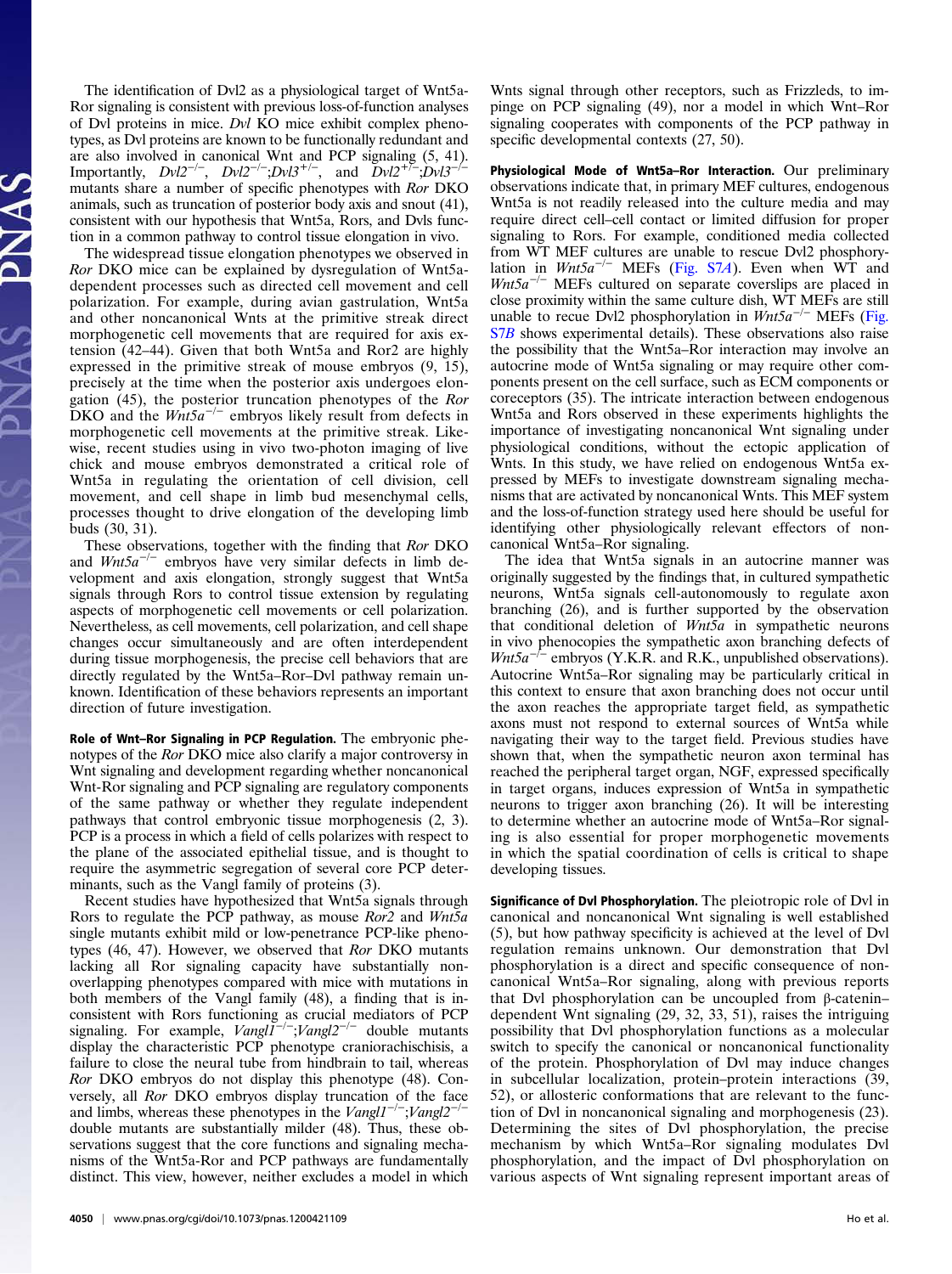future investigation. We expect the conceptual framework and molecular tools presented here to be essential in many future studies of noncanonical Wnt signaling.

#### Materials and Methods

JAS

In brief, the Ror1<sup>f</sup> and Ror2<sup>f</sup> alleles were generated by homologous recombination in mouse embryonic stem cells. All mice used in the study were derived from a sv129/C57BL/6 hybrid genetic background. Experiments involving animals were conducted according to protocols and guidelines approved by the institutional animal care and use committee at Harvard Medical School. Primary MEF cultures were derived from E12.5 embryos and used within five passages. Quantitative Western blotting was performed using the Odyssey infrared imaging system (Li-Cor Biosciences) according to the manufacturer's instructions. Detailed methods are provided in SI Materials and Methods.

- 1. Angers S, Moon RT (2009) Proximal events in Wnt signal transduction. Nat Rev Mol Cell Biol 10:468–477.
- 2. Veeman MT, Axelrod JD, Moon RT (2003) A second canon. Functions and mechanisms of beta-catenin-independent Wnt signaling. Dev Cell 5:367–377.
- 3. Goodrich LV, Strutt D (2011) Principles of planar polarity in animal development. Development 138:1877–1892.
- 4. Kohn AD, Moon RT (2005) Wnt and calcium signaling: Beta-catenin-independent pathways. Cell Calcium 38:439–446.
- 5. Boutros M, Mlodzik M (1999) Dishevelled: At the crossroads of divergent intracellular signaling pathways. Mech Dev 83:27–37.
- 6. Mikels AJ, Nusse R (2006) Purified Wnt5a protein activates or inhibits beta-catenin-TCF signaling depending on receptor context. PLoS Biol 4:e115.
- 7. Moon RT, et al. (1993) Xwnt-5A: A maternal Wnt that affects morphogenetic movements after overexpression in embryos of Xenopus laevis. Development 119:97–111.
- 8. Rauch GJ, et al. (1997) Wnt5 is required for tail formation in the zebrafish embryo. Cold Spring Harb Symp Quant Biol 62:227–234.
- 9. Yamaguchi TP, Bradley A, McMahon AP, Jones S (1999) A Wnt5a pathway underlies outgrowth of multiple structures in the vertebrate embryo. Development 126: 1211–1223.
- 10. He X, et al. (1997) A member of the Frizzled protein family mediating axis induction by Wnt-5A. Science 275:1652–1654.
- 11. Yoshikawa S, McKinnon RD, Kokel M, Thomas JB (2003) Wnt-mediated axon guidance via the Drosophila Derailed receptor. Nature 422:583–588.
- 12. Oishi I, et al. (2003) The receptor tyrosine kinase Ror2 is involved in non-canonical Wnt5a/JNK signalling pathway. Genes Cells 8:645–654.
- 13. Green JL, Kuntz SG, Sternberg PW (2008) Ror receptor tyrosine kinases: Orphans no more. Trends Cell Biol 18:536–544.
- 14. Al-Shawi R, Ashton SV, Underwood C, Simons JP (2001) Expression of the Ror1 and Ror2 receptor tyrosine kinase genes during mouse development. Dev Genes Evol 211: 161–171.
- 15. Matsuda T, et al. (2001) Expression of the receptor tyrosine kinase genes, Ror1 and Ror2, during mouse development. Mech Dev 105:153–156.
- 16. Takeuchi S, et al. (2000) Mouse Ror2 receptor tyrosine kinase is required for the heart development and limb formation. Genes Cells 5:71–78.
- 17. DeChiara TM, et al. (2000) Ror2, encoding a receptor-like tyrosine kinase, is required for cartilage and growth plate development. Nat Genet 24:271–274.
- 18. Hsieh JC, Rattner A, Smallwood PM, Nathans J (1999) Biochemical characterization of Wnt-frizzled interactions using a soluble, biologically active vertebrate Wnt protein. Proc Natl Acad Sci USA 96:3546–3551.
- 19. van Amerongen R, Mikels A, Nusse R (2008) Alternative wnt signaling is initiated by distinct receptors. Sci Signal 1:re9.
- 20. Nomi M, et al. (2001) Loss of mRor1 enhances the heart and skeletal abnormalities in mRor2-deficient mice: redundant and pleiotropic functions of mRor1 and mRor2 receptor tyrosine kinases. Mol Cell Biol 21:8329–8335.
- 21. Nomachi A, et al. (2008) Receptor tyrosine kinase Ror2 mediates Wnt5a-induced polarized cell migration by activating c-Jun N-terminal kinase via actin-binding protein filamin A. J Biol Chem 283:27973–27981.
- 22. Nishita M, et al. (2010) Ror2/Frizzled complex mediates Wnt5a-induced AP-1 activation by regulating Dishevelled polymerization. Mol Cell Biol 30:3610–3619.
- 23. Witte F, et al. (2010) Negative regulation of Wnt signaling mediated by CK1-phosphorylated Dishevelled via Ror2. FASEB J 24:2417–2426.
- 24. Lyashenko N, et al. (2010) Mice lacking the orphan receptor ror1 have distinct skeletal abnormalities and are growth retarded. Dev Dyn 239:2266–2277.
- 25. Allard P, Tabin CJ (2009) Achieving bilateral symmetry during vertebrate limb development. Semin Cell Dev Biol 20:479–484.
- 26. Bodmer D, et al. (2009) Wnt5a mediates nerve growth factor-dependent axonal branching and growth in developing sympathetic neurons. J Neurosci 29:7569–7581.
- 27. Gao B, et al. (2011) Wnt signaling gradients establish planar cell polarity by inducing Vangl2 phosphorylation through Ror2. Dev Cell 20:163–176.

ACKNOWLEDGMENTS. We thank Yasuhiro Minami (Kobe University) for providing *Ror1* and *Ror2* mutant mice; Aris Economides (Regeneron Pharma-<br>ceuticals) for the *Ror2<sup>LacZ/+</sup>* line; Andrew McMahon for the W*nt5a<sup>−/−</sup>, Wnt1-cre,* and CAGCre-ER lines; Heiner Westphal for the EIIA-cre and William Skarnes for the Lrp6−/+ line; Lisa Goodrich, Xi He, Rosalind Segal, and Marc Kirschner for discussions; Michael Soskis, Tim Cherry, Eric Griffith, Lisa Goodrich, and Rajat Rohatgi for critical readings of the manuscript; and Pingping Zhang for assistance with mouse colony management. Gene targeting experiments were supported by the Mouse Gene Manipulation Facility of the Children's Hospital Boston Intellectual and Developmental Disabilities Research Center Grant NIHP30-HD 18655 (to Tam Thompson, Yiping Zhou, and Hong Ye) for gene targeting experiments. This work was supported by National Institutes of Health (NIH) Grants R01-NS-045500 (to M.E.G.) and MH080738 (to R.K.), a Whitehall Foundation Award (to R.K.), a Marion Abbe Fellowship of the Damon Runyon Cancer Research Foundation (to H.-Y.H.H.), an NIH Training Grant (to H.-Y.H.H.), and Medical Scientist Training Program Grant T32 GMO7753-26 (to M.W.S.).

- 28. Zhang X, et al. (2007) Dishevelled promotes axon differentiation by regulating atypical protein kinase C. Nat Cell Biol 9:743–754.
- 29. Schlessinger K, McManus EJ, Hall A (2007) Cdc42 and noncanonical Wnt signal transduction pathways cooperate to promote cell polarity. J Cell Biol 178:355–361.
- 30. Wyngaarden LA, et al. (2010) Oriented cell motility and division underlie early limb bud morphogenesis. Development 137:2551–2558.
- 31. Gros J, et al. (2010) WNT5A/JNK and FGF/MAPK pathways regulate the cellular events shaping the vertebrate limb bud. Curr Biol 20:1993–2002.
- 32. Rothbächer U, et al. (2000) Dishevelled phosphorylation, subcellular localization and multimerization regulate its role in early embryogenesis. EMBO J 19:1010-1022.
- 33. González-Sancho JM, Brennan KR, Castelo-Soccio LA, Brown AM (2004) Wnt proteins induce dishevelled phosphorylation via an LRP5/6- independent mechanism, irrespective of their ability to stabilize beta-catenin. Mol Cell Biol 24:4757–4768.
- 34. Mikels A, Minami Y, Nusse R (2009) Ror2 receptor requires tyrosine kinase activity to mediate Wnt5A signaling. J Biol Chem 284:30167–30176.
- 35. Grumolato L, et al. (2010) Canonical and noncanonical Wnts use a common mechanism to activate completely unrelated coreceptors. Genes Dev 24:2517–2530.
- 36. Schambony A, Wedlich D (2007) Wnt-5A/Ror2 regulate expression of XPAPC through an alternative noncanonical signaling pathway. Dev Cell 12:779–792.
- 37. Yamanaka H, et al. (2002) JNK functions in the non-canonical Wnt pathway to regulate convergent extension movements in vertebrates. EMBO Rep 3:69–75.
- 38. Wallingford JB, et al. (2000) Dishevelled controls cell polarity during Xenopus gastrulation. Nature 405:81–85.
- 39. Narimatsu M, et al. (2009) Regulation of planar cell polarity by Smurf ubiquitin ligases. Cell 137:295–307.
- 40. Adamska M, et al. (2010) Structure and expression of conserved Wnt pathway components in the demosponge Amphimedon queenslandica. Evol Dev 12:494–518.
- 41. Etheridge SL, et al. (2008) Murine dishevelled 3 functions in redundant pathways with dishevelled 1 and 2 in normal cardiac outflow tract, cochlea, and neural tube development. PLoS Genet 4:e1000259.
- 42. Chuai M, et al. (2006) Cell movement during chick primitive streak formation. Dev Biol 296:137–149.
- 43. Voiculescu O, Bertocchini F, Wolpert L, Keller RE, Stern CD (2007) The amniote primitive streak is defined by epithelial cell intercalation before gastrulation. Nature 449:1049–1052.
- 44. Hardy KM, et al. (2008) Non-canonical Wnt signaling through Wnt5a/b and a novel Wnt11 gene, Wnt11b, regulates cell migration during avian gastrulation. Dev Biol 320:391–401.
- 45. Tam PP, Loebel DA, Tanaka SS (2006) Building the mouse gastrula: Signals, asymmetry and lineages. Curr Opin Genet Dev 16:419–425.
- 46. Forrester WC, Dell M, Perens E, Garriga G (1999) A C. elegans Ror receptor tyrosine kinase regulates cell motility and asymmetric cell division. Nature 400:881–885.
- 47. Yamamoto S, et al. (2008) Cthrc1 selectively activates the planar cell polarity pathway of Wnt signaling by stabilizing the Wnt-receptor complex. Dev Cell 15:23–36.
- 48. Song H, et al. (2010) Planar cell polarity breaks bilateral symmetry by controlling ciliary positioning. Nature 466:378–382.
- 49. Shafer B, Onishi K, Lo C, Colakoglu G, Zou Y (2011) Vangl2 promotes Wnt/planar cell polarity-like signaling by antagonizing Dvl1-mediated feedback inhibition in growth cone guidance. Dev Cell 20:177–191.
- 50. Wen J, et al. (2010) Loss of Dact1 disrupts planar cell polarity signaling by altering dishevelled activity and leads to posterior malformation in mice. J Biol Chem 285: 11023–11030.
- 51. Bryja V, Schulte G, Rawal N, Grahn A, Arenas E (2007) Wnt-5a induces Dishevelled phosphorylation and dopaminergic differentiation via a CK1-dependent mechanism. J Cell Sci 120:586–595.
- 52. Yokoyama N, Golebiewska U, Wang HY, Malbon CC (2010) Wnt-dependent assembly of supermolecular Dishevelled-3-based complexes. J Cell Sci 123:3693–3702.

INAUGURAL ARTICLE INAUGURAL ARTICLE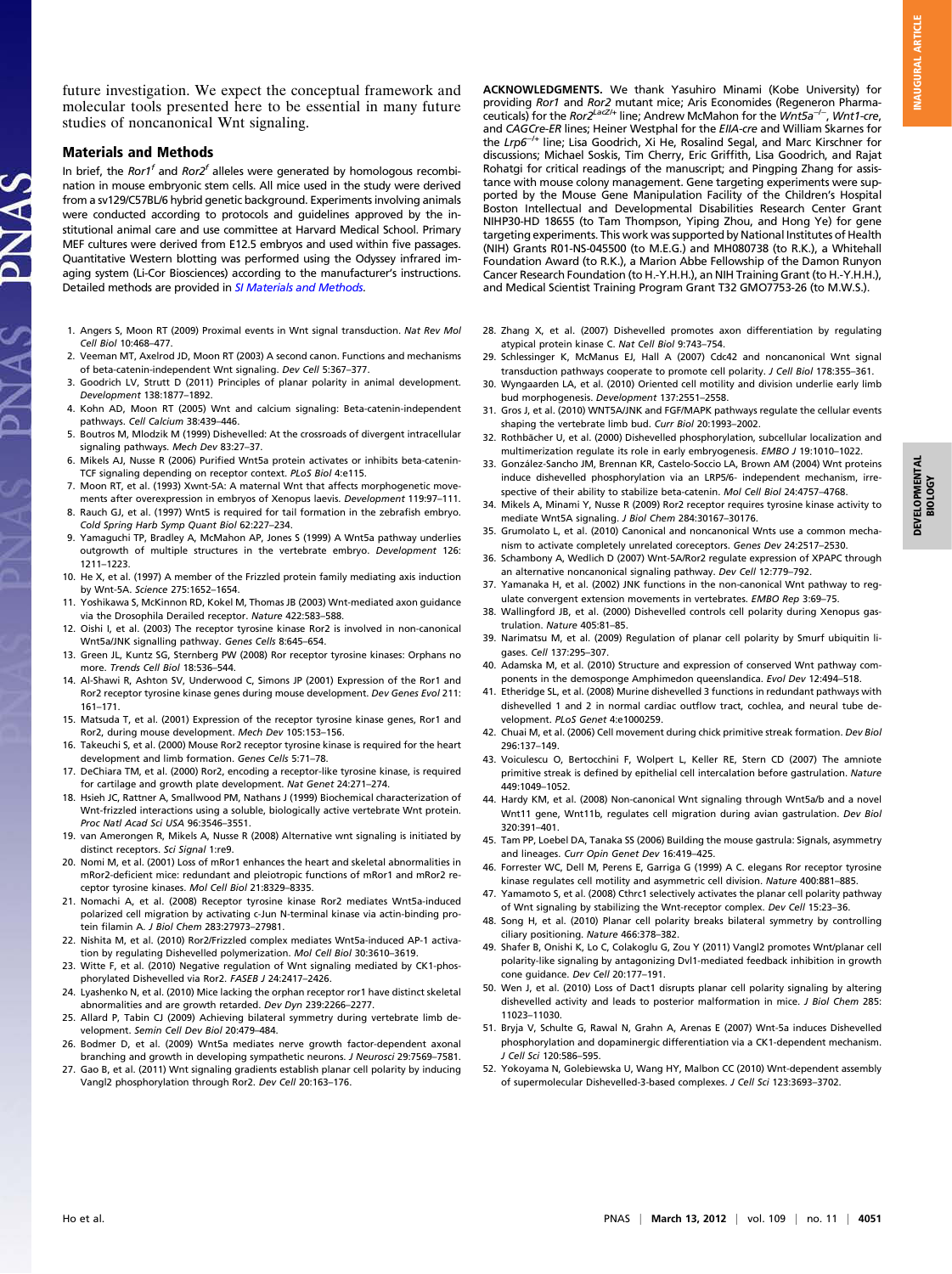# Supporting Information

### Ho et al. 10.1073/pnas.1200421109

### SI Materials and Methods

Mice. Schematics for generation of conditional Ror1 and Ror2 mice and genotyping strategies are described in Fig. S3. Briefly, J1 ES cells (1) were transfected with the targeting vector and subsequently selected with G418. Surviving colonies were picked and screened by genotyping assays. Clones indicating appropriate homologous recombination were subjected to karyotype analysis, and clones with a high number of cells with 40 chromosomes were injected into C57BL/6 blastocysts. Chimeric animals were mated, and offspring were assessed for germline transmission of the targeted allele. The following lines were described previously: Ror1KO (2), Ror2KO (3), Ror2-LacZ (4),  $Wnt5a^{-/-}$  (5),  $Lrp6^{-/-}$  (6),  $Wnt1-cre$  (7),  $EIIA-cre$  (8), and CAGCre-ER (9). All experiments were performed by using mice derived from a sv129/C57BL/6 hybrid genetic background. All experiments involving the use of animals were conducted according to protocols and guidelines approved by the institutional animal care and use committee at Harvard Medical School.

Antibodies. The Ror1-C antibody was generated by immunizing rabbits with a keyhole limpet hemocyanin coupled synthetic peptide corresponding to sequences near the C terminus of the mouse Ror1 protein (amino acid sequence GNKSQKPY-KIDSKQASLLGDA). The Ror2-C antibody was generated by immunizing rabbits with a synthetic peptide with the amino acid sequence QRRQLMASPSQDMEM coupled to keyhole limpet hemocyanin, mapping to the C-terminal cytoplasmic domain of mouse Ror2 protein. Peptide antibodies were affinity purified from antisera on a column with the antigen covalently immobilized to the bead matrix.

The Ror1 ectodomain (ECD) antibody was raised by injecting rabbits with the entire extracellular domain of mouse Ror1, fused at its C terminus to the Fc fragment of human IgG. The ECD-Fc fusion protein was recombinantly expressed in HEK293T cells by transient transfection and purified from the HEK293T conditioned media using Protein A affinity chromatography (P3476; Sigma). The Ror2-ECD antibody was generated against the entire extracellular domain of mouse Ror2 by using a similar strategy. To generate antibody Fab fragments, IgG fractions were purified from antisera by using protein A affinity chromatography and then cleaved with agarose-immobilized papain (no. 20341; Thermo Scientific).

The following antibodies were purchased: rabbit anti-Dvl2 (no. 3216; Cell Signaling), rabbit anti–phospho-c-Jun S63 (no. 9261; Cell Signaling), rabbit c-Jun (clone 60A8, no. 9165; Cell Signaling), rabbit anti-Wnt5A/B (clone C27E8, no. 2530; Cell Signaling), rabbit anti-tyrosine hydroxylase (AB152; Millipore), chicken anti–β-gal antibody (AB3403; Millipore), mouse anti–αtubulin (clone DM1A, ab7291; Abcam), and mouse anti–β-actin (clone AC-74, no. A5316; Sigma-Aldrich).

Cell Cultures. To culture primary mouse embryonic fibroblasts (MEFs), embryonic day (E) 12.5 embryos were dissected, and the brain, eyes, and internal organs were removed. Each embryo was suspended in 0.5 mL of 0.1% trypsin (no. 3703; Worthington), homogenized by pipetting up and down 10 to 15 times with a P1000 pipette, and then incubated at 37 °C for 8 min. The embryo homogenate was then neutralized with 0.5 mL of 0.1 mg/mL trypsin inhibitor (T9253; Sigma) by pipetting up and down 10 to 15 times. The dissociated cells were collected by centrifugation (6000  $\times$  g in an Eppendorf tabletop model for 5 min), and plated in a 10-cm plate in 10 mL media (DMEM supplemented with 10% FBS, 100 U/mL of penicillin, and 100 μg/mL of streptomycin). An additional 10 mL of media was added after 2 d, and the cultures were incubated for one more day. MEFs were harvested and stored in liquid nitrogen, and cells were used between the second and fifth passage. For analysis of Wnt5a-Ror signaling to Dvl2, MEFs were seeded at  $0.4 \times 10^6$  per well in 12-well plates and cultured for 3 d (or 2 d after cells reached confluence). For 4-hydroxytamoxifen (H7904; Sigma-Aldrich) treatments, cells were treated with  $0.25 \mu$ M of 4-hydroxytamoxifen the first day and then 0.1 μM of 4-hydroxytamoxifen on subsequent days. The 4-hydroxyltamoxifencontaining media were replenished daily. Neural progenitor cultures were prepared as previously described (10).

Western Blotting. Quantitative Western blotting was performed using the Odyssey infrared imaging system (Li-Cor Biosciences) according to the manufacturer's instructions. The median background method was used with a border width of two pixels on all sides around the perimeter of the area being quantified. Nonsaturated protein bands were quantified by using Odyssey software, with the gamma level set at 1. Blots shown in Fig. 1 and Figs. S1 and S2 were developed using the ECL detection system (GE Healthcare).

Embryo Lysates. To prepare embryo lysates for Western blotting, embryos were dissected as in the MEF preparation but without cell dissociation. Each dissected embryo was homogenized in 1 mL of RIPA buffer (150 mM NaCl, 1% Nonidet P-40, 0.5% sodium deoxycholate, 0.1% SDS, 50 mM Tris, pH 8.0) supplemented with protease inhibitors (04693159001; Roche) and phosphatase inhibitors (P5726 and P0044; Sigma), and centrifuged at a relative centrifugal force of  $20,000 \times g$  for 5 min to remove tissue debris.

Recombinant Proteins. The following recombinant proteins were purchased: human/mouse Wnt5a (654-WN/CF; R&D Systems), mouse Wnt3a (1324-WN; R&D Systems), mouse sFRP-3 (592- FR; R&D Systems), and mouse DKK-1 (5897-DK; R&D Systems).

Inhibitor and Phosphatase Treatments. Cells were treated with DKK-1 (2 μg/mL), sFRP-3 (10 μg/mL), or the Ror ECD antibodies for 12 to 16 h. For phosphatase treatment, MEFs were lysed in RIPA buffer supplemented with protease inhibitors and treated with calf intestinal phosphatase (M0290L; NEB) at a final concentration of 500 U/mL for 20 min at 37 °C.

Luciferase Assays. β-Catenin–responsive luciferase-based reporter assays were performed as previously described (11). Cells were stimulated with recombinant Wnts for 12 to 16 h before lysis.

Immunohistochemistry. Whole-mount tyrosine hydroxylase and β-gal immunohistochemistry experiments were performed as previously described (12).

In Situ RNA Hybridization. In situ RNA hybridization experiments were performed as previously described (12). The following probe sequences were used: Ror1, tctataagggccatctctacctcccaggcatggaccatgctcagctggtggctatcaaaaccttgaaagactataacaacccccagcagtggacagaatttcaacaggaagcctctctcatggctgaactacaccaccccaatattgtatgcctcctcggagccgtcacccaggaacaacctgtgtgtatgctctttgagtatatgaaccagggagacctccacgagttcctcatcatgcgatccccgcattccg; and Ror2, gaccggtttggcaaggtctacaaaggccacctgttcgggcctgccccaggagaacccacccaggccgt-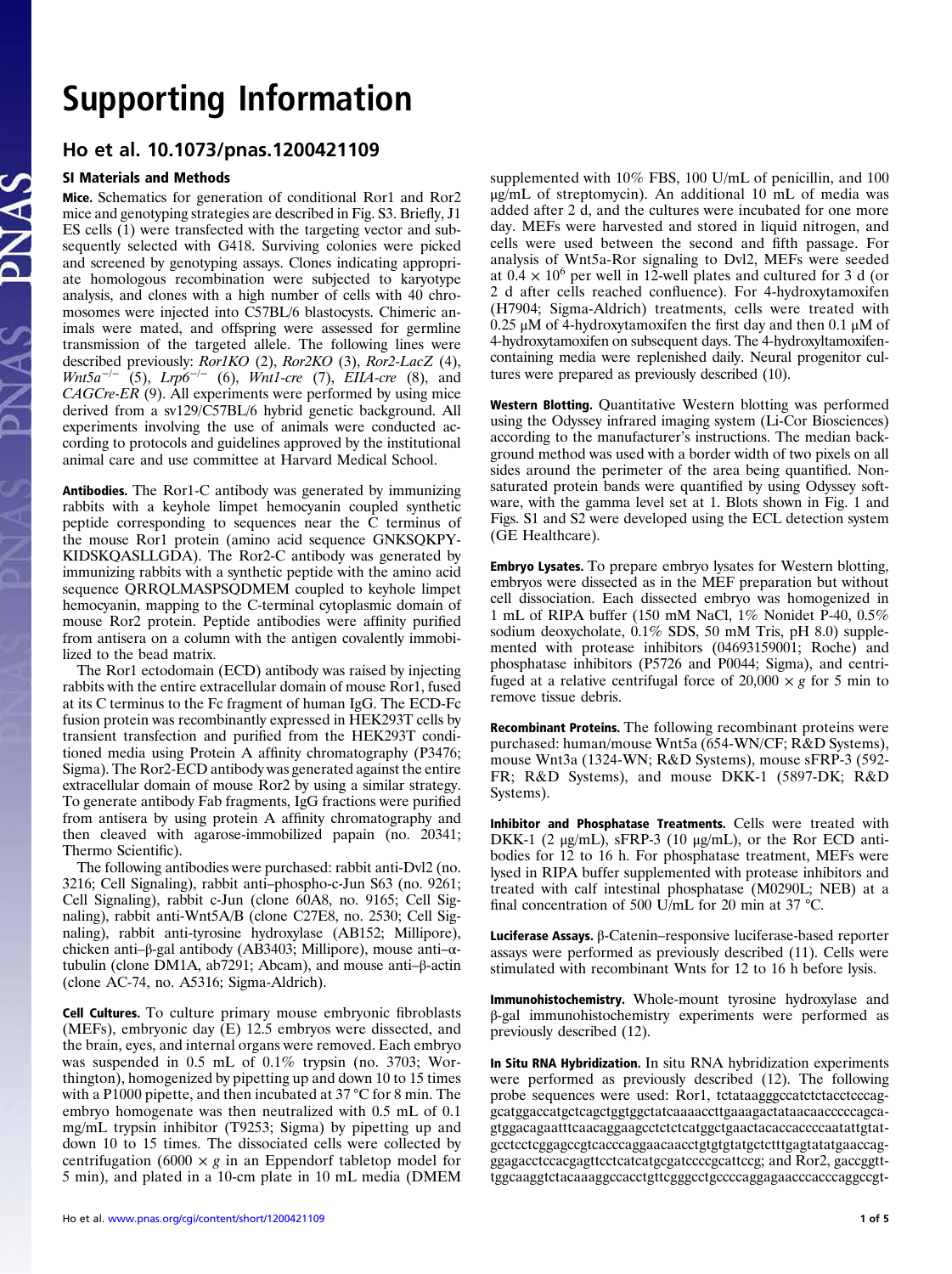ggccatcaagacgctgaaagacaaggctgaggggcccctgcgggaggagttccggcaagaggcgatgctccgggcccgactgcagcaccccaacatcgtctgcctcctaggcgtcgtgaccaaggaccaacccttgagcatgatcttcagctactgttcccatggcgacctccatgagttcctggtc.

- 1. Li E, Bestor TH, Jaenisch R (1992) Targeted mutation of the DNA methyltransferase gene results in embryonic lethality. Cell 69:915–926.
- 2. Nomi M, et al. (2001) Loss of mRor1 enhances the heart and skeletal abnormalities in mRor2-deficient mice: Redundant and pleiotropic functions of mRor1 and mRor2 receptor tyrosine kinases. Mol Cell Biol 21:8329–8335.
- 3. Takeuchi S, et al. (2000) Mouse Ror2 receptor tyrosine kinase is required for the heart development and limb formation. Genes Cells 5:71–78.
- 4. DeChiara TM, et al. (2000) Ror2, encoding a receptor-like tyrosine kinase, is required for cartilage and growth plate development. Nat Genet 24:271–274.
- 5. Yamaguchi TP, Bradley A, McMahon AP, Jones S (1999) A Wnt5a pathway underlies outgrowth of multiple structures in the vertebrate embryo. Development 126:1211–1223.
- 6. Pinson KI, Brennan J, Monkley S, Avery BJ, Skarnes WC (2000) An LDL-receptor-related protein mediates Wnt signalling in mice. Nature 407:535–538.
- 7. Rowitch DH, et al. (1999) Sonic hedgehog regulates proliferation and inhibits differentiation of CNS precursor cells. J Neurosci 19:8954–8965.
- 8. Lakso M, et al. (1996) Efficient in vivo manipulation of mouse genomic sequences at the zygote stage. Proc Natl Acad Sci USA 93:5860–5865.
- 9. Hayashi S, McMahon AP (2002) Efficient recombination in diverse tissues by a tamoxifeninducible form of Cre: A tool for temporally regulated gene activation/inactivation in the mouse. Dev Biol 244:305–318.
- 10. Hirabayashi Y, et al. (2004) The Wnt/beta-catenin pathway directs neuronal differentiation of cortical neural precursor cells. Development 131:2791–2801.
- 11. Tamai K, et al. (2000) LDL-receptor-related proteins in Wnt signal transduction. Nature 407:530–535.
- 12. Bodmer D, et al. (2009) Wnt5a mediates nerve growth factor-dependent axonal branching and growth in developing sympathetic neurons. J Neurosci 29:7569–7581.



Fig. S1. Validation of the anti-Ror1-C and anti-Ror2-C antibodies. (A and B) Immunoblots showing extracts from mouse neural progenitor cells infected with lentiviruses encoding siRNA against mouse Ror1, Ror2, and MEF2D used as a control. The lysates were probed with anti–Ror1-C (A) or anti-Ror2-C (B). The siRNA target sequences are as follows: Ror1, cagagttgtcagtcagtgc; Ror2, gcgctgcccatgcccgaga; and MEF2D, gtagctctctggtcactcc. We conclude that the protein bands marked by asterisks are likely proteins unrelated to Ror1, because these lower molecular weight bands are not affected by the Ror1 RNAi hairpin shown in A.



Fig. S2. Ror1 and Ror2 protein expression in the previously described Ror mutant mice. (A) Mouse neural progenitor cells were isolated from the previously published Ror1 mutant (2) and analyzed by Western blotting using anti–Ror1-C. β-Actin was used as the loading control. Asterisks indicate nonspecific crossreacting bands. (B) Mouse neural progenitor cells were isolated from the previously published Ror2 mutant (3) and analyzed by Western blotting by using anti-Ror2-C. β-Actin was used as the loading control.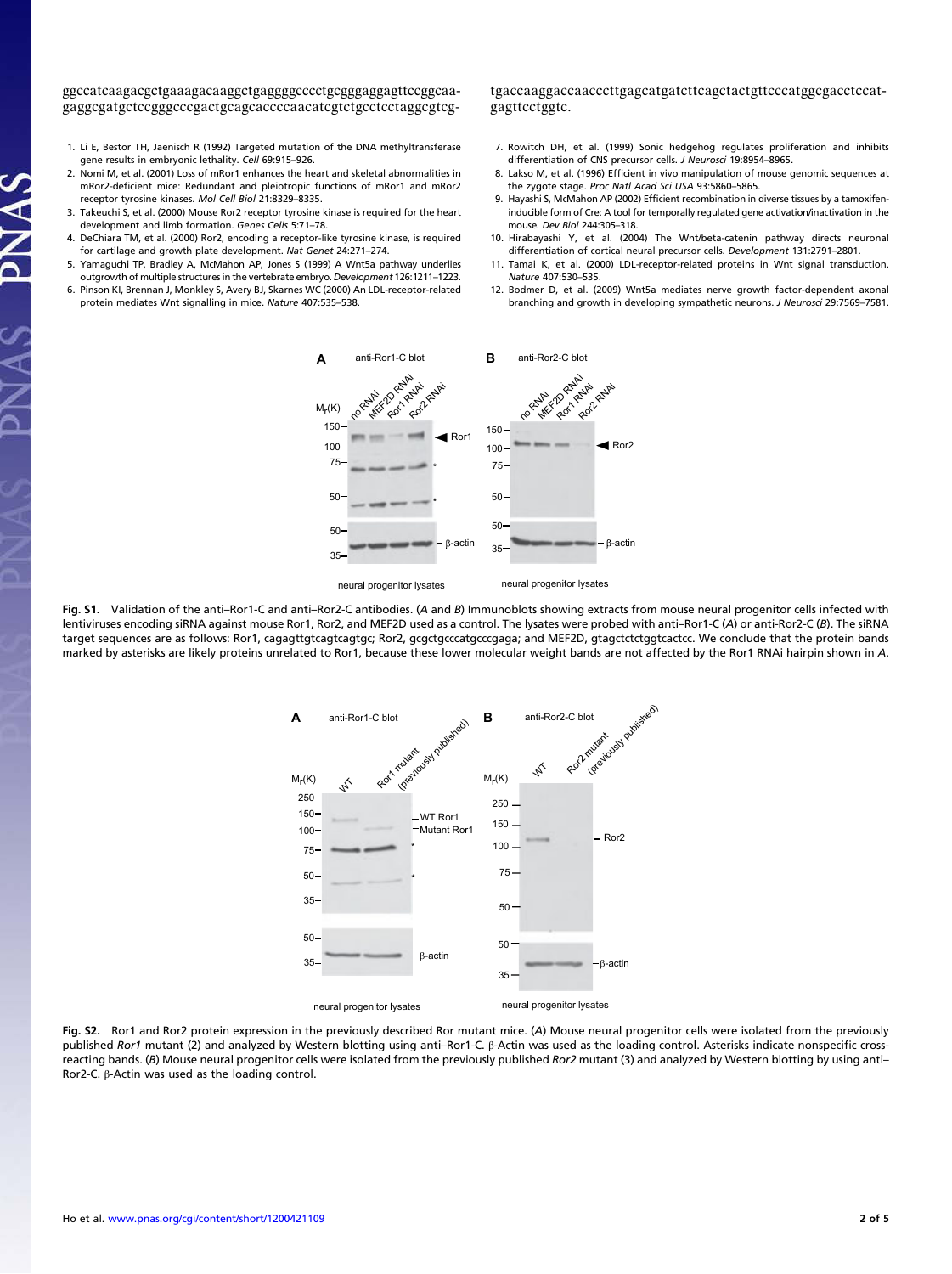

Fig. S3. Additional description and genotyping of Ror1 and Ror2 conditional mutant mice. (A) Schematic of the Ror1 gene targeting strategy as described in Fig. 1A. Only the first 54 aa of the Ror1 protein are predicted to be translated from the mRNA expressed from the Ror1<sup>−</sup> allele, followed by a nonsense polypeptide sequence composed of 37 aa before termination of protein synthesis. The red arrows in the targeting scheme denote relative positions of genotyping primers. (B) Genotyping of the Ror1 conditional allele. Genotyping was performed by PCR using primers P1 (5'-cgttttcctcctgctcacagg-3') and P2 (5'gcagacctggtgaattctacctcag-3'). (C) Genotyping of the Ror1 null allele. Genotyping was performed by PCR using primers P3 (5'-ctgacgatcctcttcgctcc-3') and P4 (5'-gacgagaatccctcaggcag-3'). (D) Schematic of the Ror2 gene targeting strategy and the predicted mutant Ror2 protein. The Ror2 (Ror2<sup>1</sup>) conditional allele was generated as described in Fig. 1 A and B and in the SI Materials and Methods. Only the first 59 aa of Ror2 protein are predicted to be translated from the mRNA expressed from the Ror2<sup>−</sup> allele, followed by a nonsense polypeptide sequence composed of 46 aa before termination of protein synthesis. The red arrows denote relative positions of genotyping primers. (E) Genotyping of the Ror2 conditional allele. Genotyping was performed by PCR by using primers P5 (5′-catggccacatccataccgag-3′) and P6 (5′-ccggcgagcgtgcttagatagccc-3′). (F) Genotyping of the Ror2 null allele. Genotyping was performed by PCR using primers P7 (5′-gggtgtggtagaggtccttttgc-3′) and P8 (5′-gaaagggccttgtaggaaaggg-3′).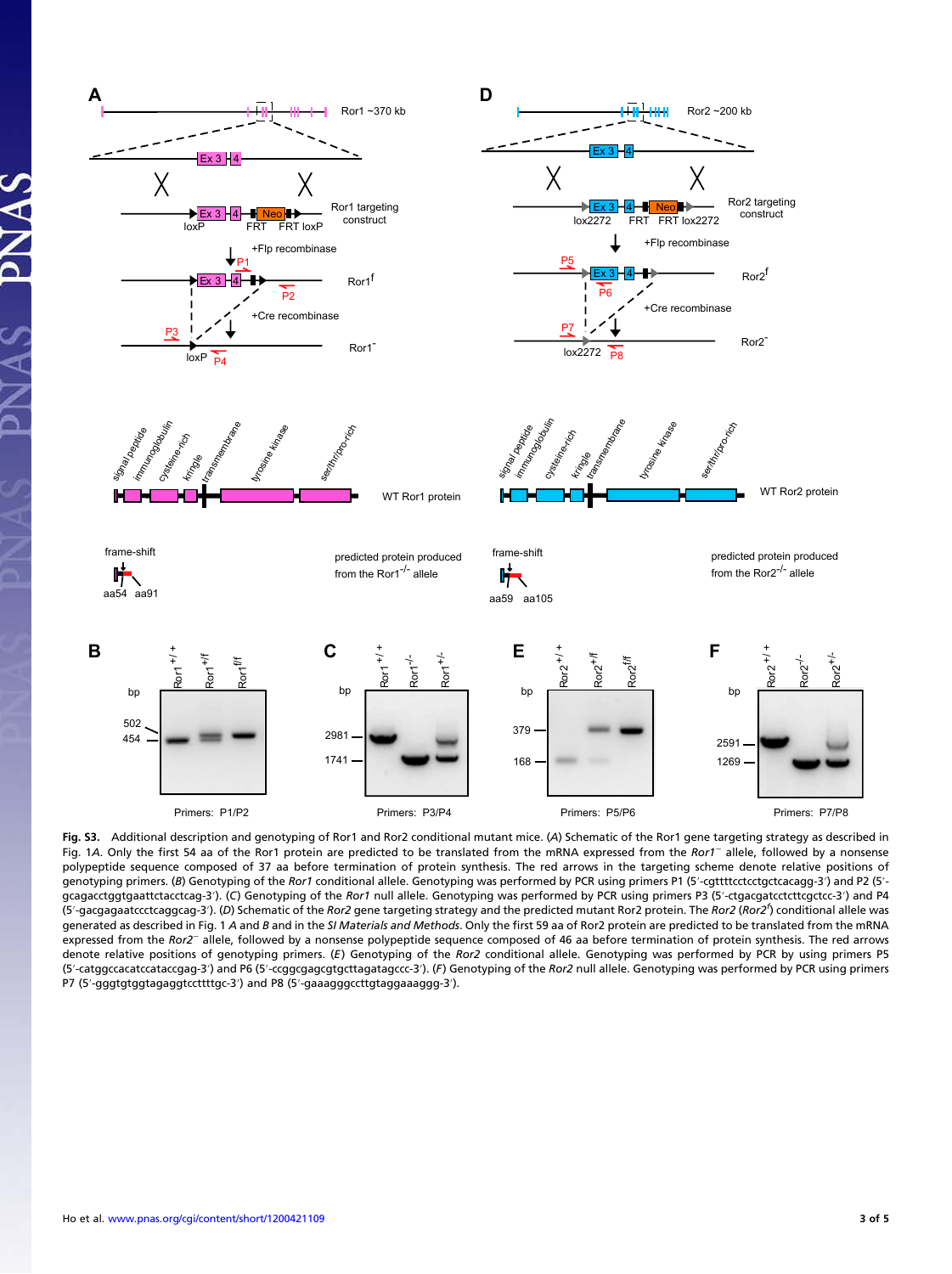

Fig. S4. Morphogenesis defects of Ror2<sup>−/−</sup> mice and the rare exencephaly phenotype seen in Ror1<sup>−/−</sup> mice. (A and B) Representative images of Bouin's fixed E12.5 embryos of control Ror1<sup>+/−</sup>;Ror2<sup>+/−</sup> (A) and Ror1<sup>+/+</sup>;Ror2<sup>-/−</sup> (B) mice. Images of the control embryo shown in A are identical to those shown in Fig. 2E. Arrowhead indicates truncation of the posterior body axis; f, facial malformation. (C and D) Images of Bouin's fixed E15.5 embryos of a littermate control Ror1+/+ (C) and a Ror1−/<sup>−</sup> mouse with the low penetrance exencephaly phenotype (D). Ex, exencephaly.



Fig. S5. Primary MEFs express endogenous Wnt5a, Ror1, and Ror2. (A–C) Immunoblots of Wnt5a protein (A), Ror1 protein (B), and Ror2 protein (C) in primary MEFs derived from E12.5 WT mice and the appropriate KO control lines.

 $\overline{\mathbf{A}}$